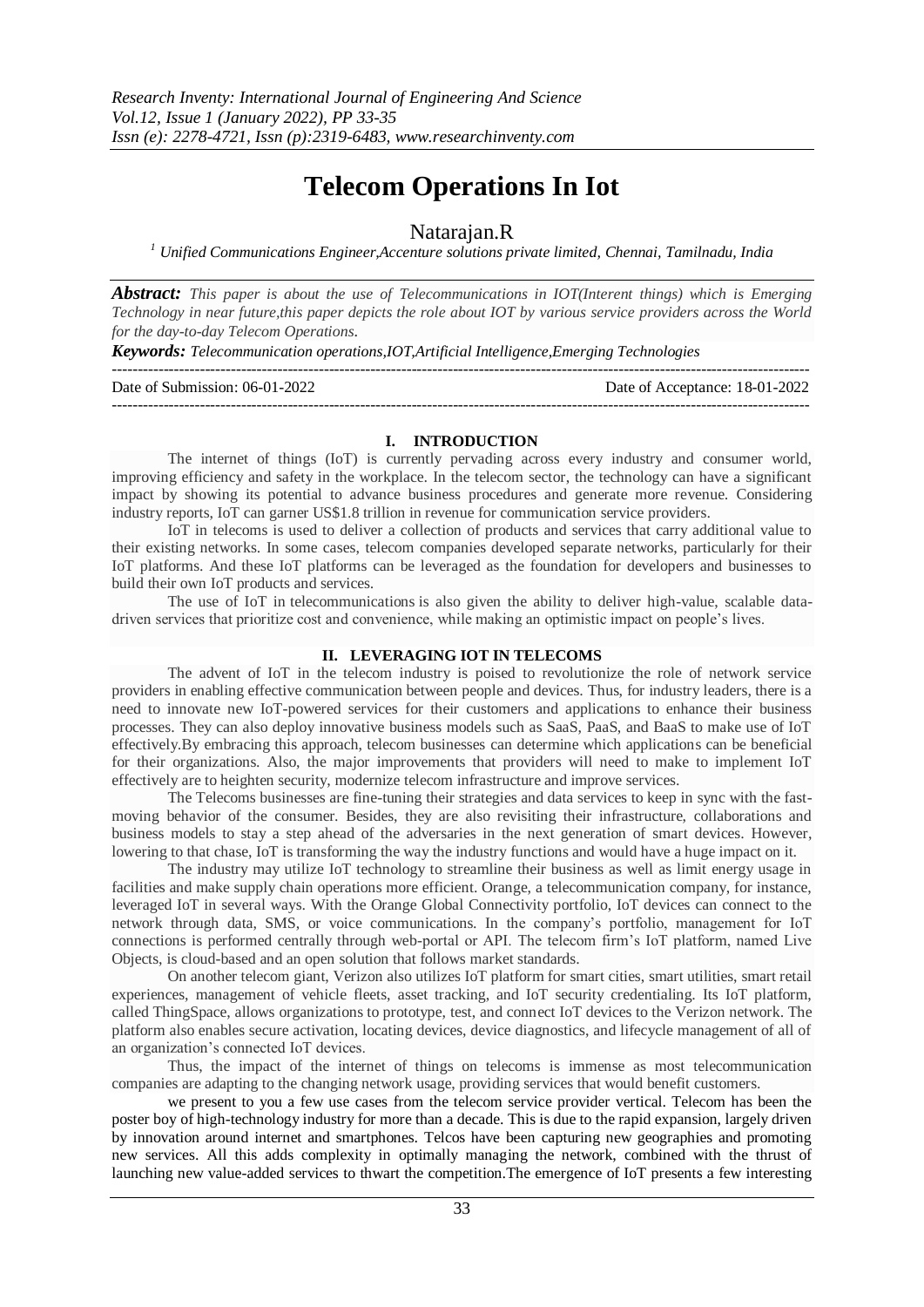opportunities for telcos. The good news is that these opportunities can drive both the bottom line and top line, bringing in more operational efficiency as well as additional revenue streams. Let's check out some of the available options.

# **III. IOT AS A TOOL FOR TELECOM OPERATIONAL EFFICIENCY**

A significant portion of a Telcos' operational cost is eaten up by remote infrastructure. It is where the original use case of IoT plays a major role, i.e. remote monitoring and management. Consider a cellular mobile operator network. Such a network will consist of a huge number of mobile cell towers distributed across a vast geographical area

### **3.1. Asset Management and Monitoring**

A remote cell tower site includes auxiliary equipment besides the main telecommunication equipment to make things work. A generator is one such component because power backup is an essential requirement for ensuring 24/7 network uptime. Air conditioning, UPS, energy meters are the other such vital assets. These are part of the passive infrastructure. Monitoring them for operational efficiency and predicting their failure in advance is an essential ingredient of remote management. IoT makes it possible.

# **3.2.Physical Secuirity**

Physical security is of paramount importance in remote places where there is costly equipment installed.

An IoT-enabled intrusion detection system is a must. Added to this, there are pilferable consumables like fuel and batteries used in the site. Hence we also need a resource consumption tracking system to ensure timely alerts to minimize losses.

Remote sites are always under the threat of being vandalized by the elements. Constant hazards in the form of fire, water, and air are a major challenge. IoT can help in detecting such conditions, such as smoke, flooding, or weather conditions and can assist in issuing control commands to either take preventive measures or

shut down the system to avoid irreparable damages.

Figure 1 shows the reaction scheme of the syntheses of the derivatives of ibuprofen through the esterification reaction, which resulted in the production of 5 derivatives.

### **3.3.IOT as a service for providing access to Devices**

While we have stressed upon the use of IoT to manage remote telco sites, one thing to be noted here is that IoT itself relies on a reliable communication link. And therefore, it is imperative to consider something which does not suffer from the drawbacks of the telco's own terrestrial link failure.

#### **3.3.1 Satellite Links**

One possible option is a satellite link. This kind of service is provided by Vodafone in association with Immersat. If deployed for telcos' remote sites, this obviates the need for sharing the terrestrial communication link, which in the case of failure, will also render the IoT system ineffective.

#### **3.3.2 Low Power Radio**

Telcos can also tap into the Machine to Machine(M2M) ecosystem by playing the service provider role. Unlike human to human communication which requires higher bandwidth and quality of service, M2M communication requires extremely low bandwidth. Traditionally we have tried to use the existing technologies such as GSM and WiFi to enable M2M communication. These high bandwidth-centric technologies are overkill for M2M. They are also power guzzlers and hence are not energy efficient in case of battery powered applications. Thus, in recent years, new standards have been developed for low-power, radio-based, wide area technologies which are optimized for low data rates, commonly known as LPWAN (Low Power WAN). These are extremely power efficient. Two such competing standards are NB-IoT and LoraWAN.

LoRaWAN has already taken up in some parts of the world. Typical use cases are in agriculture where we need to establish communication links with the sensors installed on the field. Similarly, in urban areas, LoRaWAN can be deployed for enabling public utilities such as parking systems.

Telcos have the opportunity to tap onto LoRaWAN by offering LoRaWAN services to businesses. Tata Communications Limited has already shown the way by adopting LoRa technology to be deployed across India to provide last mile IoT connectivity.